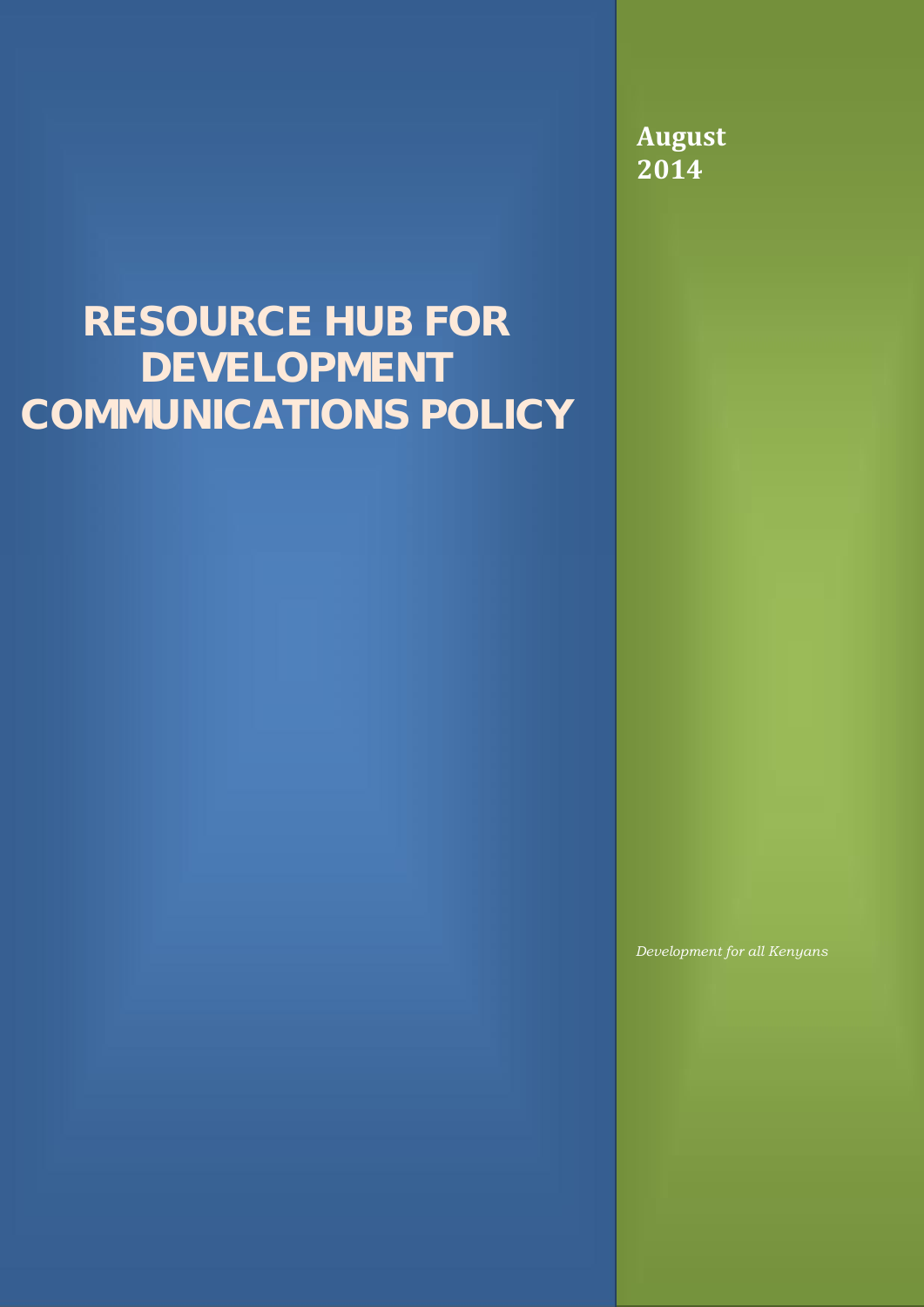## **RESOURCE HUB FOR DEVELOPMENT**

### **COMMUNICATIONS POLICY**

1

**Passed by the RHD Board on 27th August, 2014**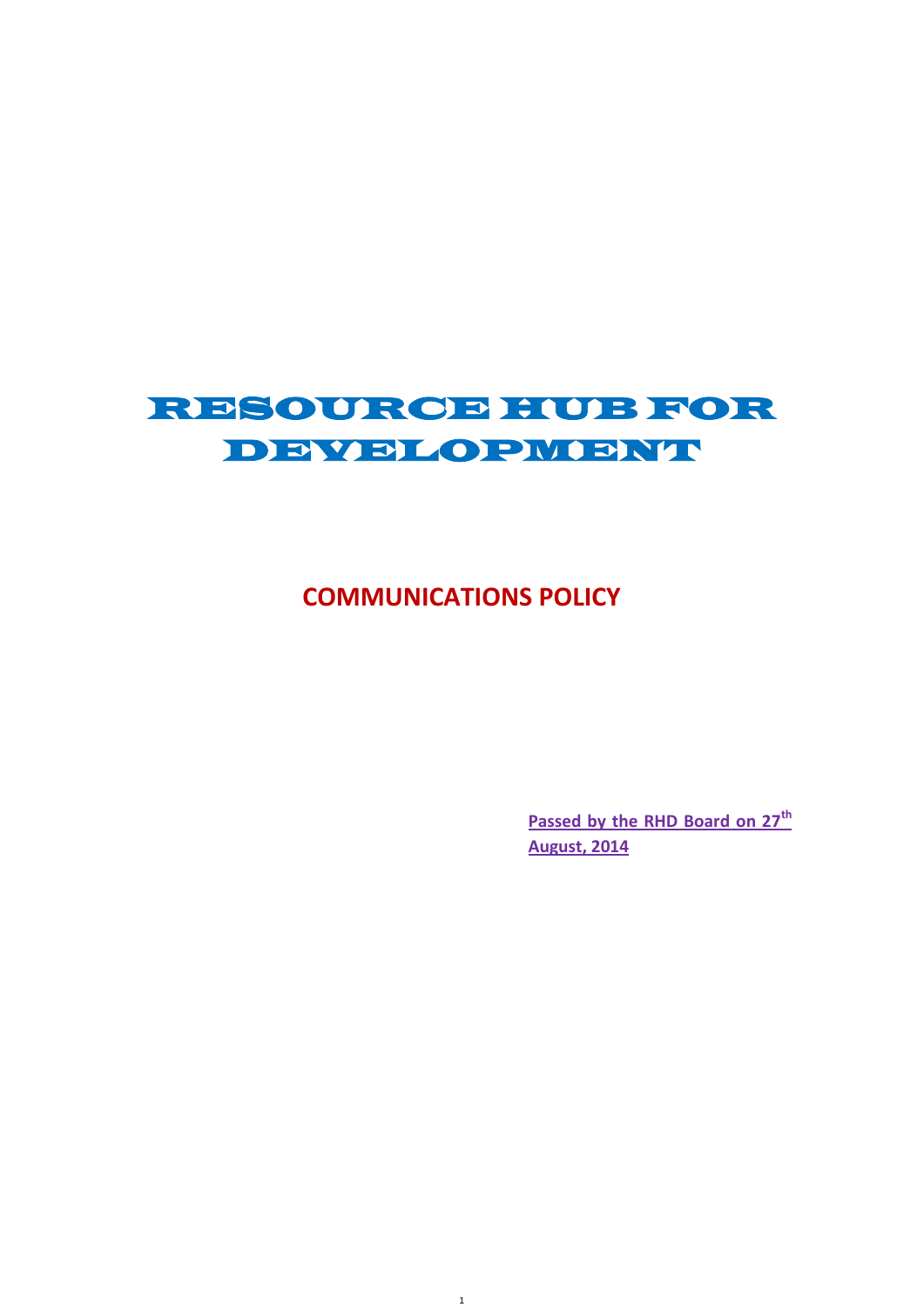#### 1. **INTRODUCTION**

- 1.1 RHD's communications facilities are provided by RHD and made available to its employees for the purposes of development initiatives. Use of our communications facilities is governed by the terms of this policy, and if our rules and procedures are not adhered to; then use of our facilities may be curtailed or withdrawn and disciplinary action may thereafter follow. Any breach of this policy may lead to disciplinary action being taken against an employee and serious breaches may lead to summary dismissal.
- 1.2 At RHD, communication plays an essential role in the conduct of our programmes. How you communicate with people not only reflects on you as an individual but also on us as an organization. We value your ability to communicate with colleagues, (people), our project donors and partners, and we invest substantially in information technology and communications systems which enable our employees to work more efficiently. We trust you to use them responsibly.
- 1.3 This policy applies to all individuals working for Resource Hub for Development (RHD), who use our communications facilities, whether (directors / departmental heads / Managers, Field Officers, Support Staff, partners / consultants], full-time, part-time or fixed-term employees, trainees, volunteers, contract staff or temporary staff.
- 1.4 Although the detailed discussion is limited to use of email and internet facilities, the general principles underlying all parts of this policy also apply to telephone communications, fax machines, copiers and scanners. Note that some elements of personal use of RHD's communications facilities are specifically addressed at items 3.3, 4.3 to 4.5, 9.4 and 9.5, and 10.5. Please read this policy carefully.

#### 2. **GENERAL PRINCIPLES**

- 2.1 You must use RHD's information technology and communications facilities sensibly, professionally, lawfully, and consistently with your duties, with respect for your colleagues and for the organization and in accordance with this policy and RHD's other rules and procedures.
- 2.2 All information relating to our project partners, donors and our programmes operations is confidential. You must treat our paper-based and electronic information with utmost care.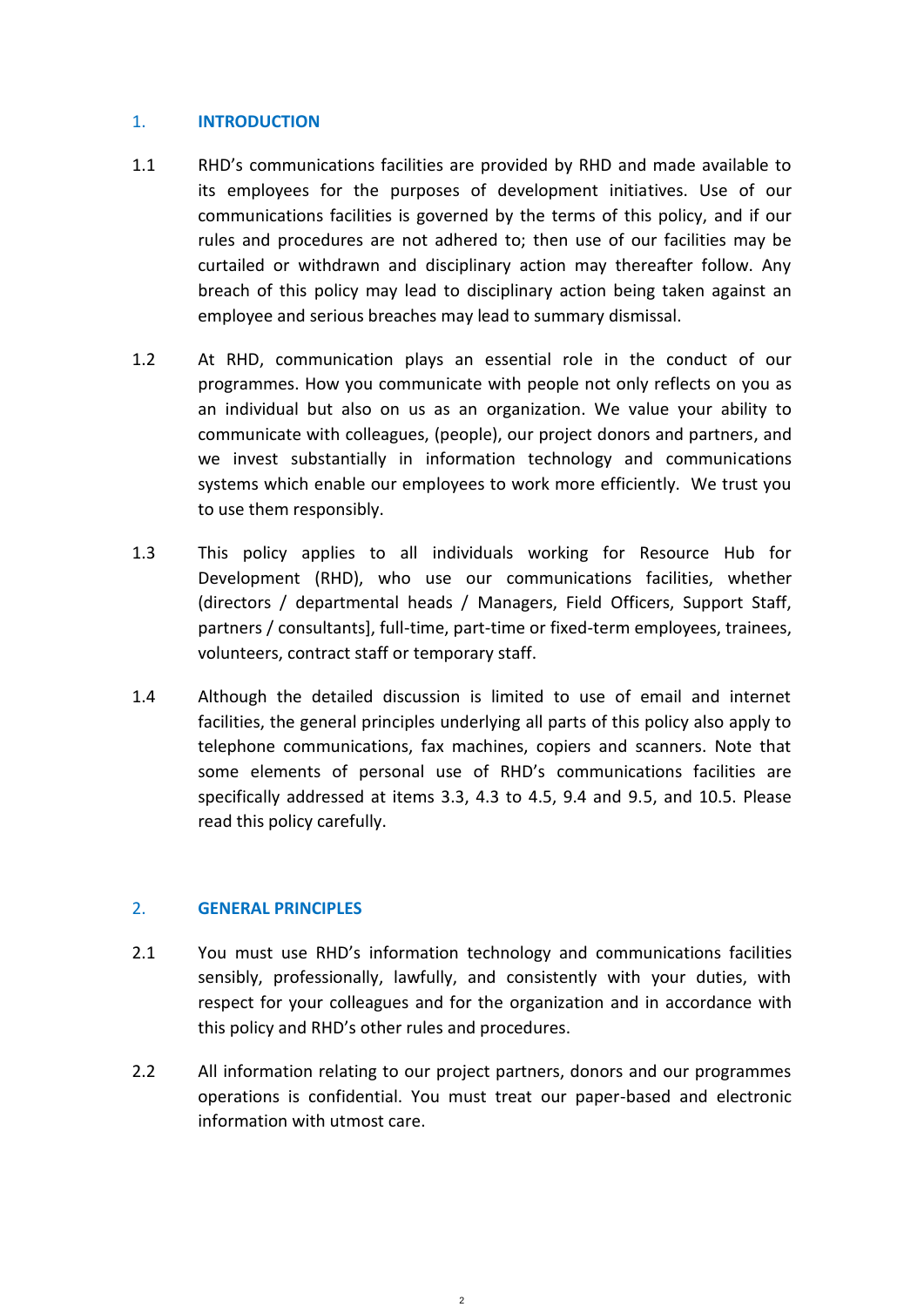- 2.3 Particular care must be taken when using email, RHD's organization blog or internal message boards as a means of communication because all expressions of fact, intention and opinion in an email may bind you and/or RHD and can be produced in a court law in the same way as other kinds of written statements.
- 2.4 The advantage of the internet and email is that they are extremely easy and informal ways of accessing and disseminating information, but this means that it is also easy to send out ill-considered statements. All messages sent on email systems or via the internet should demonstrate the same professionalism as that which would be taken when writing a letter or a fax. You must not use these media to do or say anything which would be subject to disciplinary or legal action in any other context such as sending any discriminatory (on the grounds of a person's sex, race, disability, age, sexual orientation, religion or belief), defamatory, or other unlawful material (for example, any material that is designed to be, or could be construed as, bullying or harassment by the recipient). If you are in doubt about a course of action, take advice from your supervising authority (line manager/departmental head/partner).

#### 3. **USE OF ELECTRONIC MAIL**

#### 3.1 **Generally**

- 3.1.1 Always use the email template which contains the appropriate disclaimer notice from RHD and do not amend this notice in any way.
- 3.1.2 Do not amend any messages received and, except where specifically authorized by the other person, do not access any other person's in box or other email folders nor send any email purporting to come from another person.
- 3.1.3 It is good practice to re-read and check an email before sending.
- 3.1.4 If you copy an email to others, it may breach the Data Protection Act if it reveals all the recipients' email addresses to each recipient (e.g. in the case of marketing and mailing lists).

It can also breach duties of confidentiality (e.g. in the case of internal emails to members of staff benefit scheme). Accordingly, it may be appropriate to use the 'Bcc' (blind carbon copy) field instead of the 'Cc' (carbon copy) field when addressing an email to more than one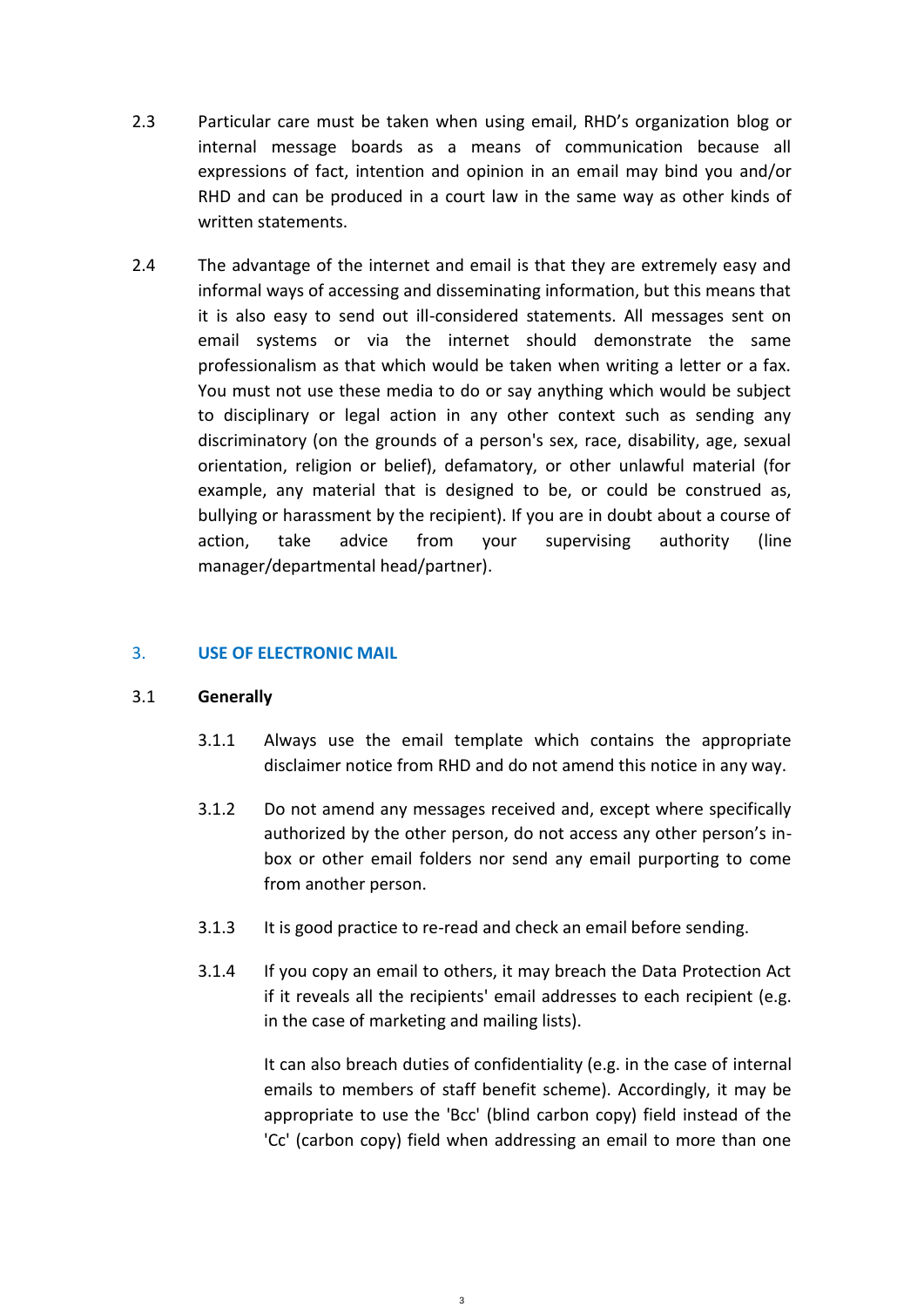recipient. If in doubt, seek advice from your (line manager/departmental head/partner).

#### 3.2 **Organization use**

- 3.2.1 Each organization email should include the appropriate RHD programme/ business reference.
- 3.2.2 If the email message or attachment contains information which is time-critical, bear in mind that an email is not necessarily an instant communication and consider whether it is the most appropriate means of communication.
- 3.2.3 If you have sent an important document, always telephone to confirm that the email has been received and read.
- 3.2.4 In every instance, file a hard copy of any email (including any attachments) sent to or received from the organization partner, donor, volunteer, intern, consultant and other stakeholders before filing or deleting the electronic copy. The same applies to all internal email transmissions concerning programmes matters.
- 3.2.5 In light of the security risks inherent in some web-based email accounts, you must not email organization documents to your personal web-based accounts. You may send documents to a partner's web-based account if you have the express written permission to do so.
- 3.2.6 When you need to work on documents such as forms remotely, they can be saved to a disk or retrieved over the internet or via the organization's website.

#### 3.3 **Personal Use**

3.3.1 Although RHD's email facilities are provided for the purposes of our development programmes, we accept that you may occasionally want to use them for your own personal purposes. This is permitted on the condition that all the procedures and rules set out in this policy are complied with. Be aware, however, that if you choose to make use of our facilities for personal correspondence, you can expect very little privacy because RHD may need to monitor communications for the reasons given in item 9.1.

> You will greatly increase the privacy of any personal email by complying with the procedures set out in item 3.3.3 below.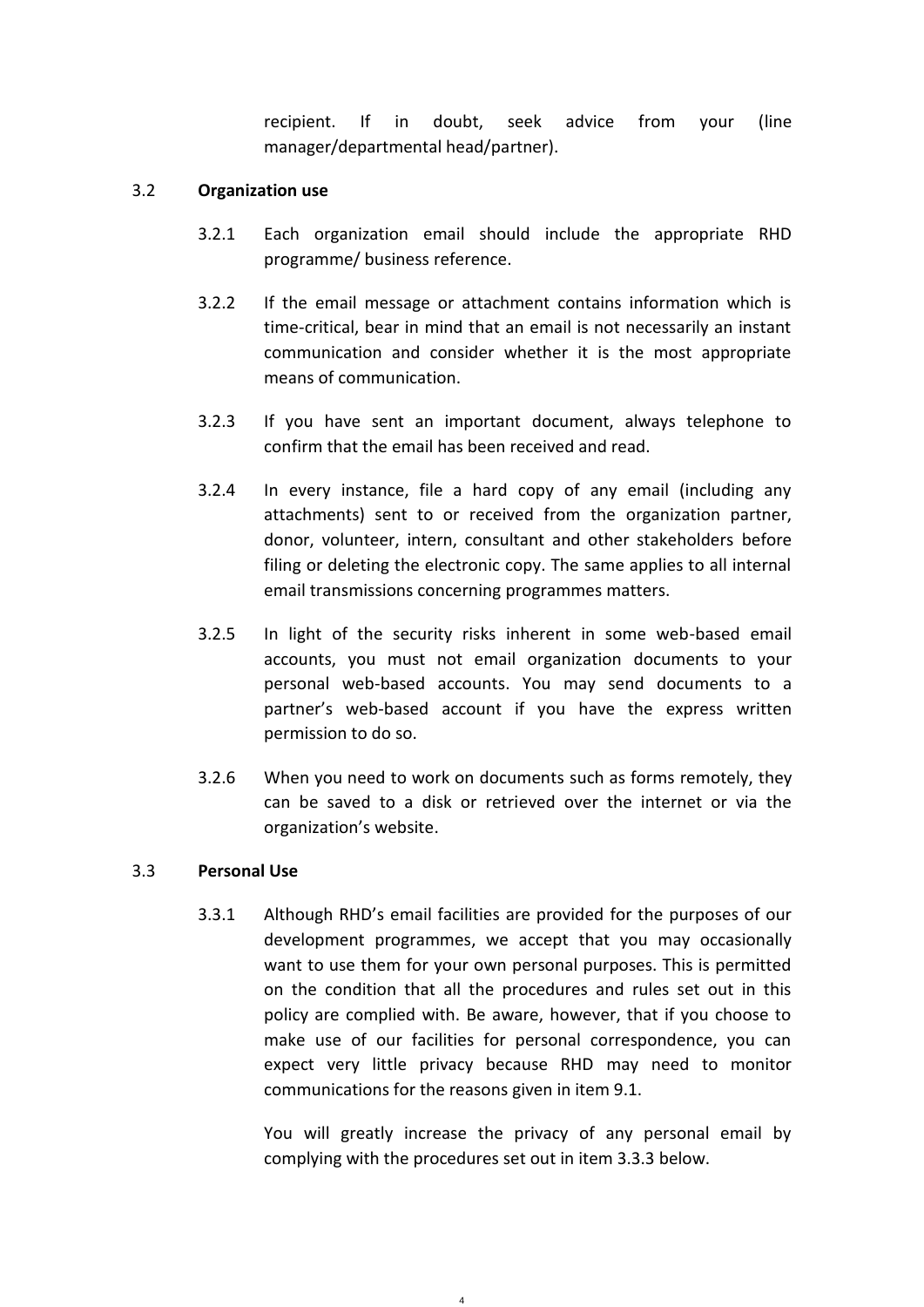- 3.3.2 Under no circumstances may RHD's facilities be used in connection with the operation or management of any business other than that of RHD or a partner, donor/ initiatives of RHD unless express permission has been obtained from your (line manager/departmental head/partner).
- 3.3.3 All personal email you send from RHD's facilities must be marked PERSONAL in the subject heading, and all personal email sent or received must be filed in a separate folder marked "Personal" in your inbox should you wish to retain it after reading. Contact IT Support if you need guidance on how to set up and use a personal folder. All email contained in your inbox and your sent items box are deemed to be business communications for the purposes of monitoring (see item 9.4).

You must ensure that your personal email use:

- a) does not interfere with the performance of your duties;
- b) does not take priority over your work responsibilities;
- c) is minimal and limited to taking place substantially outside of normal working hours (i.e. during any breaks which you are entitled to or before or after your normal hours of work);
- d) does not cause unwarranted expense or liability to be incurred by RHD;
- e) does not have a negative impact on RHD in any way; and
- f) is lawful and complies with this policy.
- 3.3.4 By making personal use of our facilities for sending and receiving email you signify your agreement to abide by the conditions imposed for their use, and signify your consent to RHD monitoring your personal email in accordance with item 9 of this policy.

#### 4. **USE OF INTERNET**

4.1 We trust you to use the internet sensibly. Bear in mind at all times that, when visiting a website, information identifying your PC may be logged. Therefore any activity you engage in via the internet may affect RHD.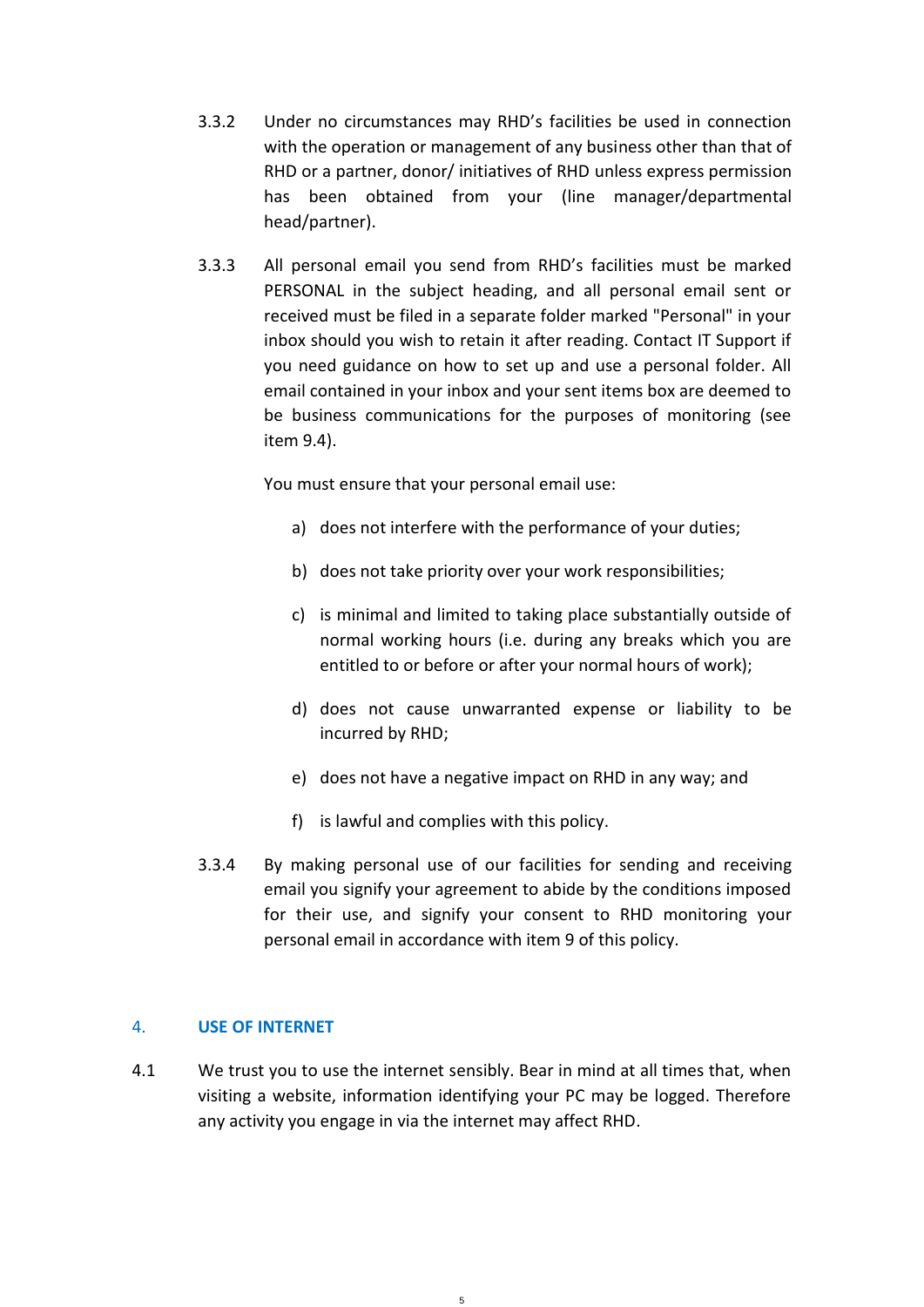- 4.2 We recognise the need for individuals to have to carry out some personal tasks during working hours, e.g. for internet research or online shopping, and this is permitted subject to the same rules as are set out for personal email use in item 3.3.4 of this policy. If these activities require additional software to be installed onto your PC then you should submit a request to IT Support who may be able to arrange this for you. Whenever you need to download software to enable you to access an online service you must obtain the express permission of the Manager of IT or the Technical Services Officer who will consider the request in line with RHD's policy.
- 4.3 You are strongly discouraged from providing your RHD's email address when using public websites for non-organization purposes, such as online shopping. This must be kept to a minimum and done only where necessary, as it results in you and RHD receiving substantial amounts of unwanted email.
- 4.4 Access to certain websites is blocked during normal working hours. If you have a particular business need to access such sites, please contact the Manager of IT or the Technical Services officer.

You must not:

- 4.4.1 introduce password-detecting software;
- 4.4.2 seek to gain access to restricted areas of RHD's network;
- 4.4.3 access or try to access data which you know or ought to know is confidential;
- 4.4.4 intentionally or recklessly introduce any form of spyware, computer virus or other potentially malicious software; nor
- 4.4.5 carry out any hacking activities
- 4.4.6 Use RHD's systems to participate in any internet chat room or post messages on any external website, including any message board or blog, unless expressly permitted in writing to do so by RHD.
- 4.5 For your information, breach of items 4.4.1 to 4.4.6 (inclusive) above, would not only contravene the terms of this policy but could in some circumstances also amount to the commission of an offence under the Computer Misuse Act 1990 and Kenya's Information and Communication Act 2013 which creates the following offences:
	- 4.5.1 unauthorized access to computer material i.e. hacking;
	- 4.5.2 unauthorized modification of computer material; and
	- 4.5.3 Unauthorized access with intent to commit or facilitate the commission of further offences.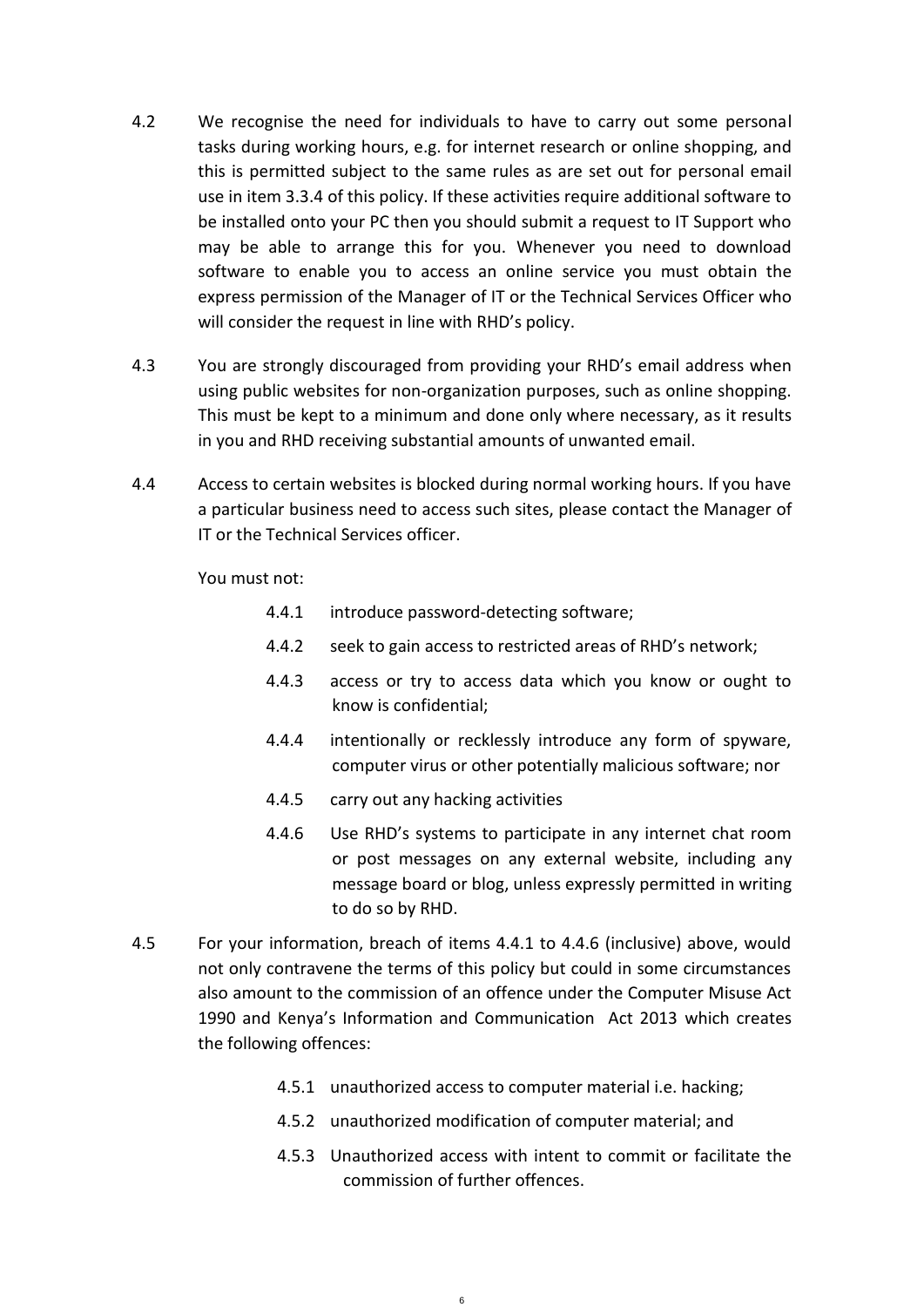#### 5. **MISUSE OF RHD'S FACILITIES AND SYSTEMS**

- 5.1 Misuse of RHD's facilities and systems, including its telephone, email and internet systems, in breach of this policy will be treated seriously and dealt with in accordance with RHD's disciplinary procedure. In particular, viewing, accessing, transmitting, posting, downloading or uploading any of the following materials in the following ways, or using any of RHD's facilities, will amount to gross misconduct capable of resulting in summary dismissal (among other disciplinary actions as provided in other RHD policies):
	- 5.1.1 material which is sexist, racist, homophobic, xenophobic, pornographic, paedophilic or similarly discriminatory and/or offensive;
	- 5.1.2 offensive, obscene, derogatory or criminal material or material which is liable to cause embarrassment to RHD and any of its staff or its partners or bring the reputation of RHD and any of its staff or its partners/ donors into disrepute;
	- 5.1.3 any defamatory material about any person or organisation or material which includes statements which are untrue or of a deceptive nature;
	- 5.1.4 any material which, by intent or otherwise, harasses the recipient;
	- 5.1.5 any other statement which is designed to cause annoyance, inconvenience or anxiety to anyone;
	- 5.1.6 any material which violates the privacy of others or unfairly criticises or misrepresents others;
	- 5.1.7 confidential information about RHD and any of its staff or partners;
	- 5.1.8 any other statement which is likely to create any liability (whether criminal or civil, and whether for you or RHD);
	- 5.1.9 material in breach of copyright and/or other intellectual property rights;
	- 5.1.10 online gambling; or
	- 5.1.11 unsolicited commercial or advertising material, chain letters or other junk mail of any kind.

If RHD has evidence of the examples of misuse set out above it reserves the right to undertake a more detailed investigation in accordance with its disciplinary procedures.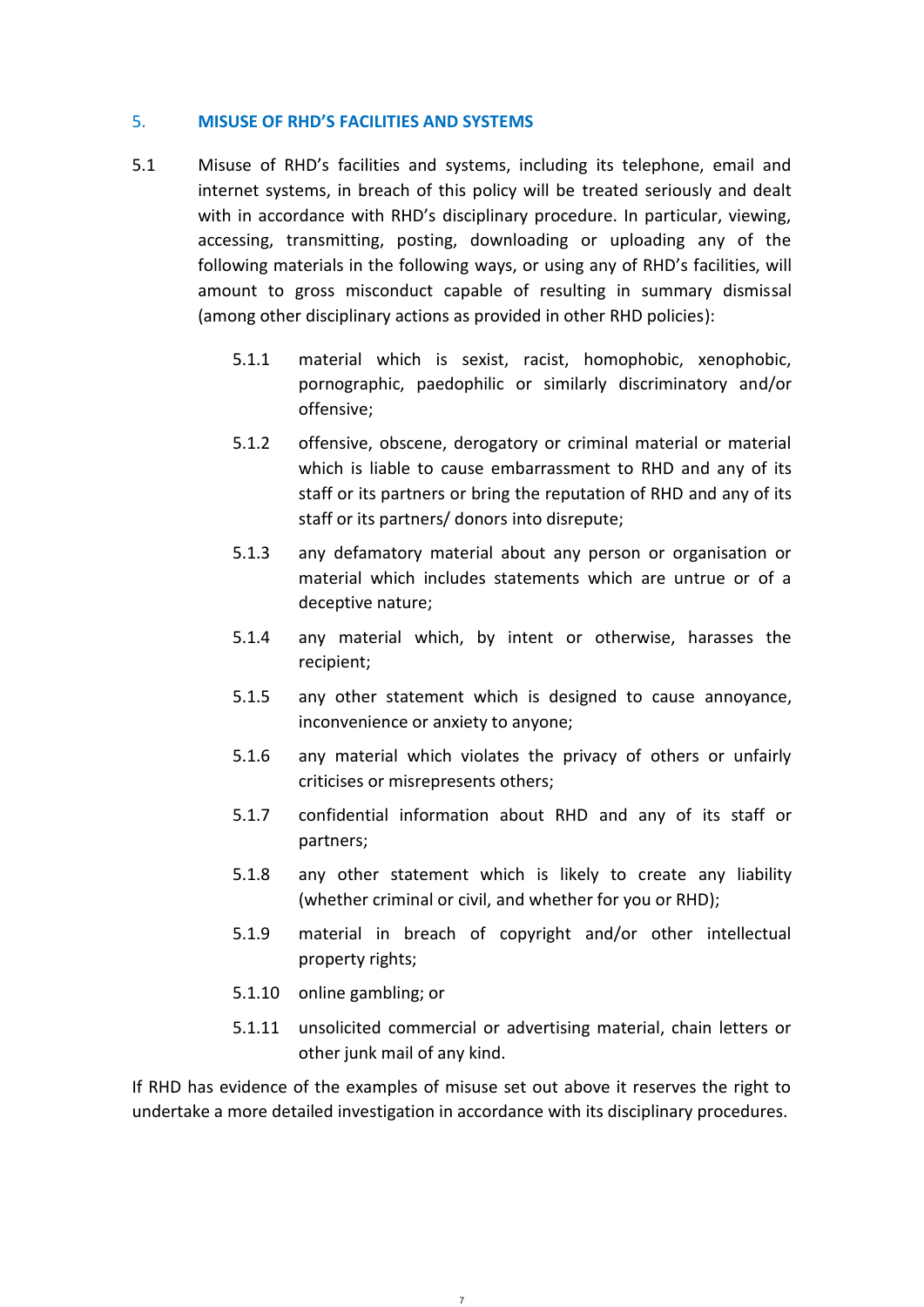#### 6. **SYSTEM SECURITY**

- 6.1 Security of our IT systems is of paramount importance. We owe a duty to all of our staff and partners to ensure that all of our transactions are kept confidential. If at any time we need to rely in court on any information which has been stored or processed using our IT systems it is essential that we are able to demonstrate the integrity of those systems. Every time you use the system you take responsibility for the security implications of what you are doing.
- 6.2 RHD's system or equipment must not be used in any way which may cause damage, or overloading or which may affect its performance or that of the internal or external network.
- 6.3 Keep all confidential information secure, use it only for the purposes intended and do not disclose it to any unauthorized third party.
- 6.4 Keep your system passwords safe. Do not disclose them to anyone. Those who have a legitimate reason to access other users' inboxes must be given permission from that other user. IT Support staff will provide guidance on how to do this. If you have disclosed your password to anyone else (e.g. in response to a request from the IT staff) ensure that you change your password once the IT staff no longer need it. Contact IT Support for guidance on how to do this.
- 6.5 If a document is highly confidential or sensitive, you should mark it as "private and confidential" and password-protect the document itself. Bear in mind that documents which are NOT marked "private and confidential" can be accessed by all users of the network.
- 6.6 Copies of confidential information should be printed out only as necessary, retrieved from the printer immediately, and stored or destroyed in an appropriate manner.
- 6.7 You should not download or install software from external sources without having first received the necessary authorisation from (the IT department/line manager/ departmental head/ partner).
- 6.8 No external device or equipment, including discs and other data storage devices, should be run on or connected to RHD's systems without the prior notification to and approval of (the IT department/ line manager/ departmental head/ partner).
- 6.9 You should always exercise caution when opening emails from unknown external sources or where, for any reason, an email appears suspicious. The IT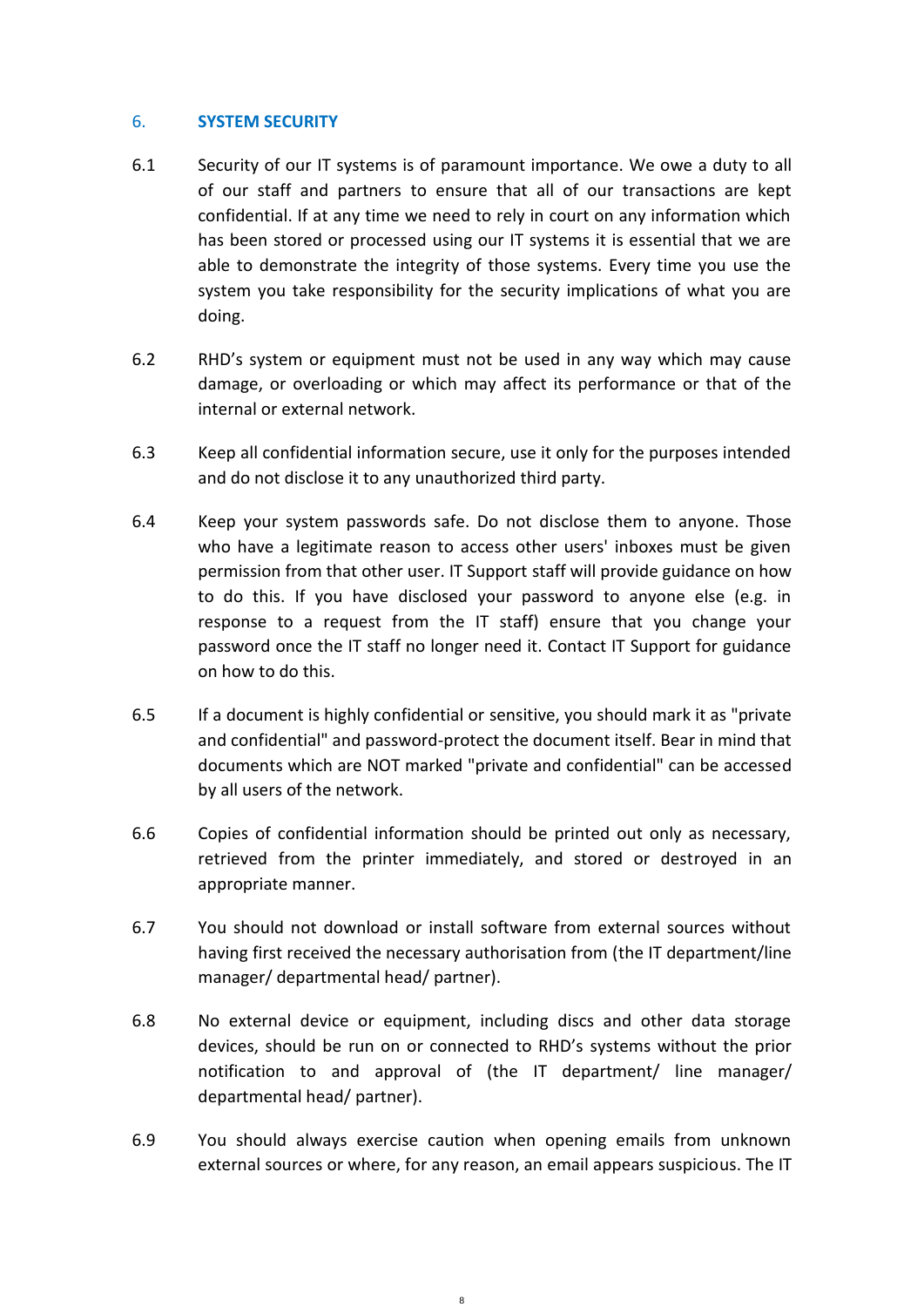department/ line manager/ departmental head/ partner should be informed immediately in such circumstances.

#### 7. **WORKING REMOTELY**

7.1 This part of the policy and the procedures in it apply to your use of our systems, to your use of our laptops, and also to your use of your own computer equipment or other computer equipment (e.g. partner's equipment) whenever you are working on RHD's programme/ assignment away from RHD's premises (working remotely).

When you are working remotely you must:

- 7.1.1 password protect any work which relates to RHD's work so that no other person can access your work;
- 7.1.2 position yourself so that your work cannot be seen by any other person;
- 7.1.3 take reasonable precautions to safeguard the security of our equipment, and keep your passwords secret;
- 7.1.4 inform the police and our IT department (as appropriate) as soon as possible if either a laptop belonging to RHD in your possession or any computer equipment on which you do RHD's work, even if this is personal IT equipment, has been lost or stolen; and
- 7.1.5 ensure that any work which you do remotely is saved on RHD's system or is transferred to our system as soon as reasonably practicable.
- 7.2 Pocket computers, mobile phones and similar hand-held devices are easily lost or stolen so you must password-protect access to any such devices used by you on which is stored any personal data of which RHD is a data controller or any information relating our programmes, partners and donors.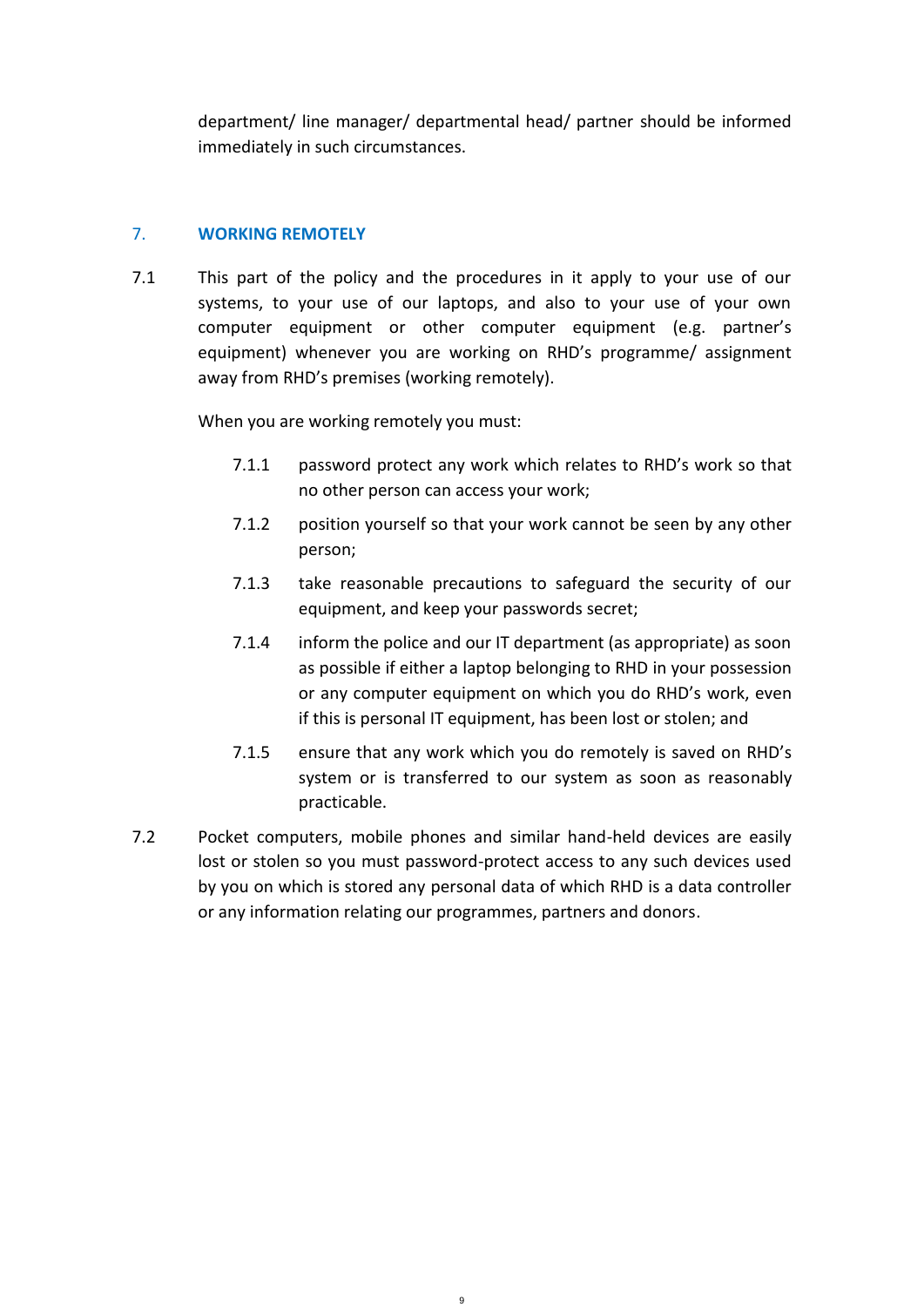#### 8. **PERSONAL BLOGS AND WEBSITES**

- 8.1 This part of the policy and procedures in it apply to content that you publish on the internet (e.g. your contributions to blogs, message boards and social networking or content-sharing sites) even if created, updated, modified or contributed to outside of working hours or when using personal IT systems.
- 8.2 RHD recognise that in your own private time you may wish to publish content on the internet. For the avoidance of doubt, such activities are expressly prohibited during work time or using RHD's systems.
- 8.3 If you post any content to the internet, written, vocal or visual, which identifies, or could identify, you as a member of RHD staff and/or you discuss your work or anything related to RHD or its business, customers or staff, RHD expects you, at all times, to conduct yourself appropriately and in a manner which is consistent with your contract of employment and with RHD's policies and procedures. It should be noted that simply revealing your name or a visual image of yourself could be sufficient to identify you as an individual who works for RHD.
- 8.4 If you already have a personal blog or website which indicates in any way that you work for RHD you should report this to your line manager/departmental head/partner.
- 8.5 If you intend to create a personal blog or website that will say that you work for RHD or in any way could identify you as someone who works for RHD then you should report this to your line manager/departmental head/partner.
- 8.6 If a blog posting clearly identifies that you work for RHD and you express any idea or opinion then you should add a disclaimer such as "these are my own personal views and not those of RHD".
- 8.7 The following matters will be treated as gross misconduct capable of resulting in summary dismissal (other matters will be added to this list):
	- 8.7.1 Revealing confidential information about RHD in a personal online posting. This might include revealing information relating to RHD's partners, business plans, policies, staff, financial information or internal discussions. Consult your manager if you are unclear about what might be confidential.
	- 8.7.2 Criticising or embarrassing RHD, its partner or its staff in a public forum (including any website). You should respect the corporate reputation of RHD and the privacy and feelings of others at all times. If you have a genuine complaint to make about a colleague or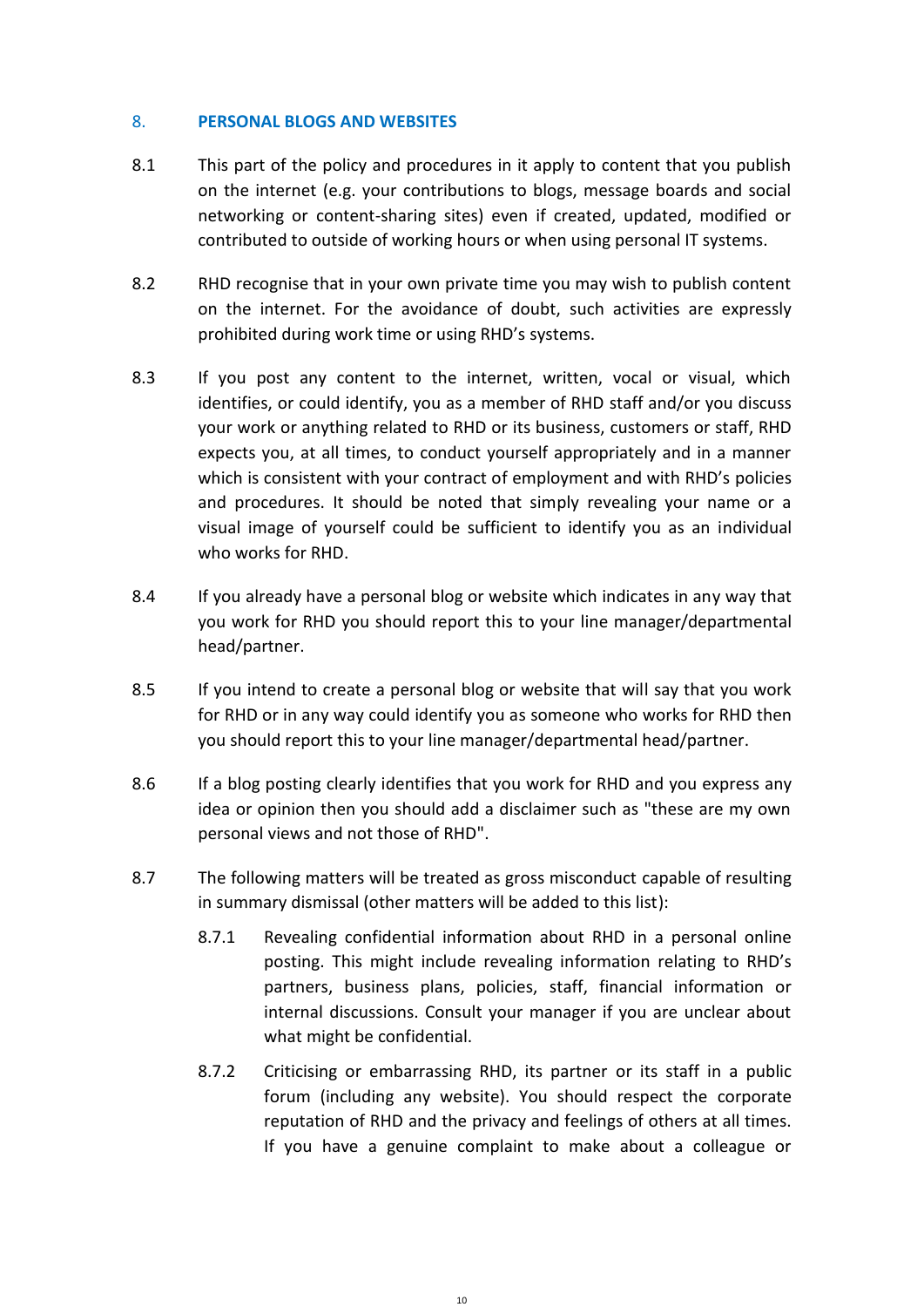workplace matter the correct procedure is to raise a grievance using RHD's grievance procedure.

- 8.7.3 Accessing or updating a personal blog or website from RHD's computers or during work time.
- 8.8 If you think that something on a blog or a website could give rise to a conflict of interest and in particular concerns issues of impartiality or confidentiality required by your role then this must be discussed with your line manager/departmental head/partner.
- 8.9 If someone from the media or press contacts you about your online publications that relate to RHD you should talk to your line manager/departmental head/partner before responding and RHD's press office must be consulted.
- 8.10 Online publications which do not identify the author as a member of RHD staff and do not mention RHD and are purely concerned with personal matters will normally fall outside the scope of RHD's communications policy.

#### 9. **MONITORING OF COMMUNICATIONS BY RHD**

- 9.1 RHD is ultimately responsible for all communications but subject to that will, so far as possible and appropriate, respect your privacy and autonomy while working. RHD may monitor your business communications for reasons which include:
	- 9.1.1 providing evidence of business transactions;
	- 9.1.2 ensuring that RHD operations and procedures, policies and contracts with staff are adhered to;
	- 9.1.3 complying with any legal obligations;
	- 9.1.4 monitoring standards of service, staff performance, and for staff training;
	- 9.1.5 preventing or detecting unauthorized use of RHD's communications systems or criminal activities; and
	- 9.1.6 maintaining the effective operation of RHD's communications systems.
- 9.2 RHD will monitor telephone, email and internet traffic data (i.e. sender, receiver, subject; non-business attachments to email, numbers called and duration of calls; domain names of websites visited, duration of visits, and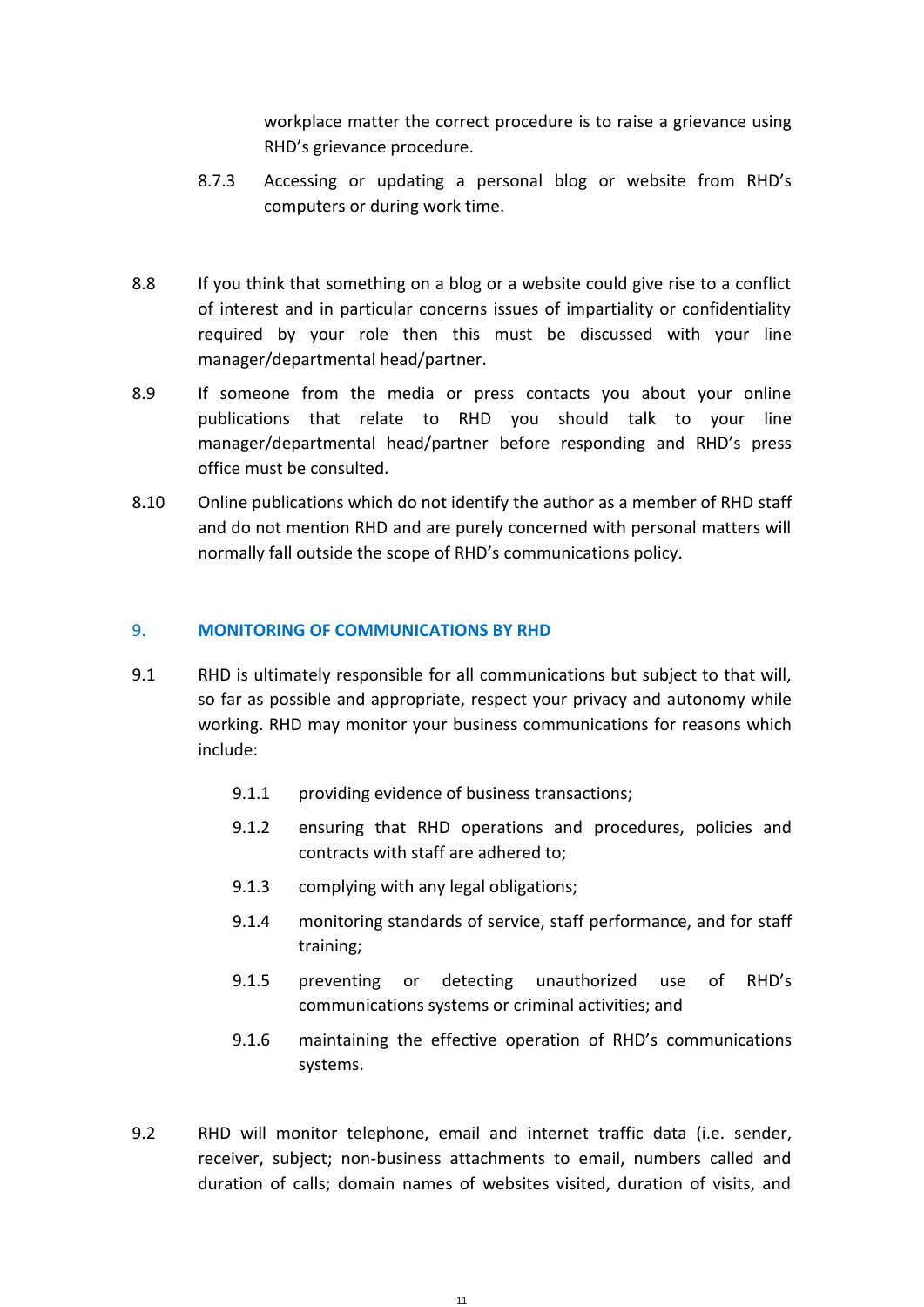files downloaded from the internet) at a network level (but covering both personal and business communications) for the purposes specified at item 9.1. For the purposes of your maintenance of your own personal privacy, you need to be aware that such monitoring might reveal sensitive personal data about you. For example, if you regularly visit websites which detail the activities of a particular political party or religious group, then those visits might indicate your political opinions or religious beliefs. By carrying out such activities using RHD's facilities you consent to our processing any sensitive personal data about you which may be revealed by such monitoring.

- 9.3 Sometimes it is necessary for RHD to access your communications during your absence, such as when you are away because you are ill or while you are on holiday. Unless your mailbox settings are such that the individuals who need to do this already have permission to view your inbox, access will be granted only with the permission of one of the persons authorized to grant such access in accordance with our policy "Access to Mailboxes".
- 9.4 Any emails which are not stored in your "Personal" folder in your mailbox and which are not marked PERSONAL in the subject heading will be treated, for the purpose of availability for monitoring, as business communications since we will have no way of knowing that they were intended to be personal. Therefore you must set up a rule to automate the routing of personal email to your personal folder – ask IT Support for guidance on how to do this. Furthermore, there is a risk that any person authorized to access your mailbox may have their own preview pane option as a default setting, which would reveal the content of any of your personal email not filed in your "Personal" folder, whether or not such email are marked PERSONAL. It is up to you to prevent the inadvertent disclosure of the content of personal email by filing your personal email in accordance with this policy. In particular, you are responsible to anybody outside RHD who sends to you, or receives from you, a personal email, for the consequences of any breach of their privacy which may be caused by your failure to file your personal email*.*
- 9.5 In certain very limited circumstances we may, subject to compliance with any legal requirements, access email marked PERSONAL. Examples are when we have reasonable suspicion that they may reveal evidence of unlawful activity, including instances where there may be a breach of a contract with RHD.
- 9.6 All incoming emails are scanned by a staff on behalf of RHD, using virus checking software. The software will also block unsolicited marketing email (spam) and email which have potentially inappropriate attachments. If there is a suspected virus in an email which has been sent to you, the sender will automatically be notified and you will receive notice that the email is not going to be delivered to you because it may contain a virus.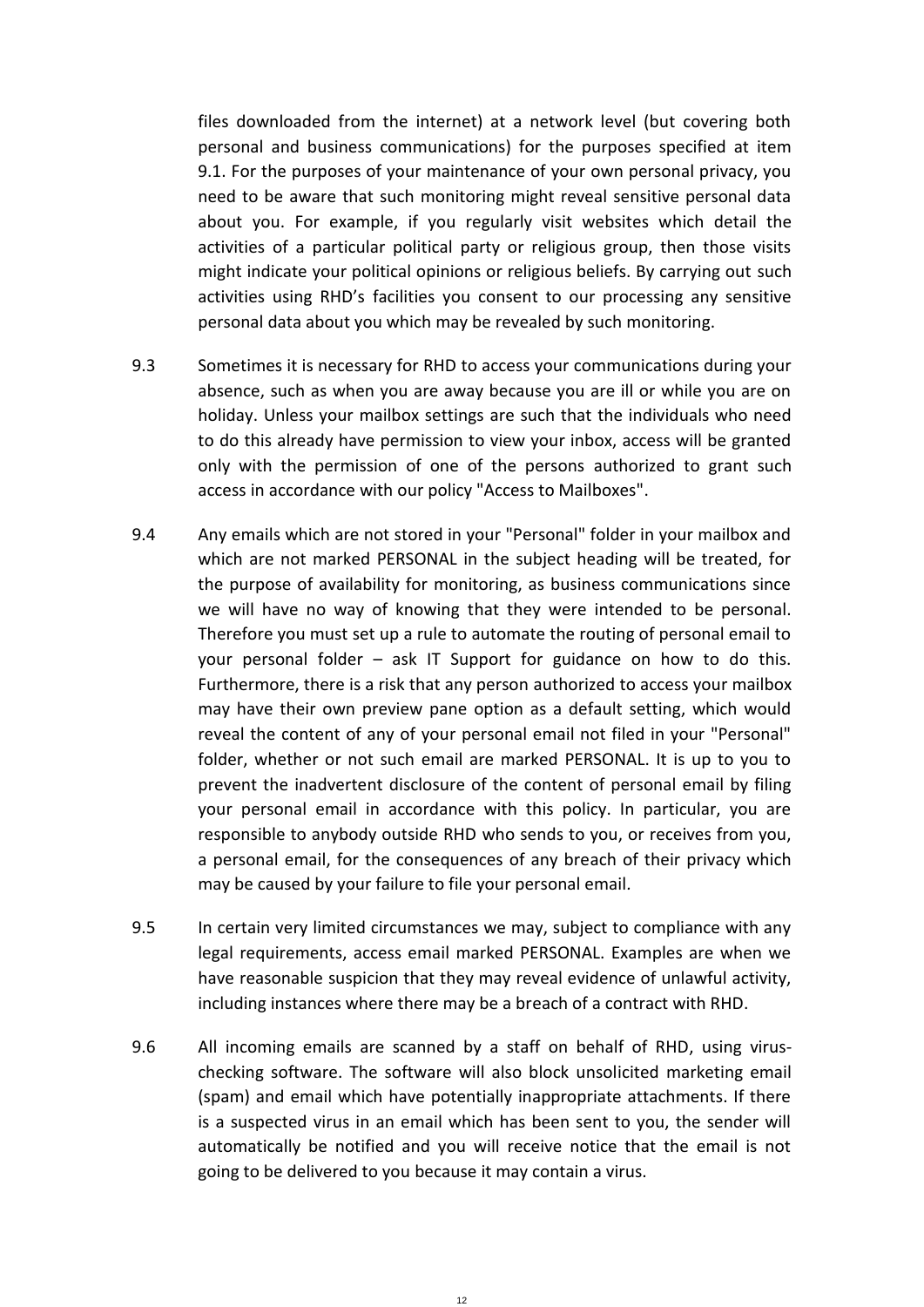#### 10. **DATA PROTECTION**

- 10.1 As a member of RHD who uses our communications facilities, you will inevitably be involved in processing personal data for RHD as part of your job. Data protection is about the privacy of individuals, and is governed by the Kenya's Information and Communication Act 2013 and the Constitution of Kenya 2010. This defines, among others, terms as follows:
	- 10.1.1 "data" generally means information which is computerised or in a structured hard copy form;
	- 10.1.2 "personal data" is data which can identify someone, such as a name, a job title, a photograph;
	- 10.1.3 "processing" is anything you do with data  $-$  just having data amounts to processing; and
	- 10.1.4 "data controller" is the person who controls the purposes and manner of processing of personal data – this will be RHD, in the case of personal data processed for the business.
- 10.2 Whenever and wherever you are processing personal data for RHD you must keep it secret, confidential and secure, and you must take particular care not to disclose them to any other person (whether inside or outside RHD) unless authorized to do so. Do not use any such personal data except as authorized by RHD for the purposes of your job.
- 10.3 The Kenya's Information and Communication Act 2013 gives every individual the right to see all the information which any data controller holds about them. Bear this in mind when recording personal opinions about someone, whether in an email or otherwise. It is another reason why personal remarks and opinions must be made or given responsibly, and they must be relevant and appropriate as well as accurate and justifiable.
- 10.4 Section 55 of the Data Protection Act provides that it is a criminal offence to obtain or disclose personal data without the consent of the data controller. "Obtaining" here includes the gathering of personal data by employees at work without the authorisation of the employer. You may be committing this offence if without authority of RHD: you exceed your authority in collecting personal data; you access personal data held by RHD; to control it or you pass them on to someone else (whether inside or outside RHD).
- 10.5 While RHD is a data controller of all personal data processed for the purposes of our business, you will be a data controller of all personal data processed in